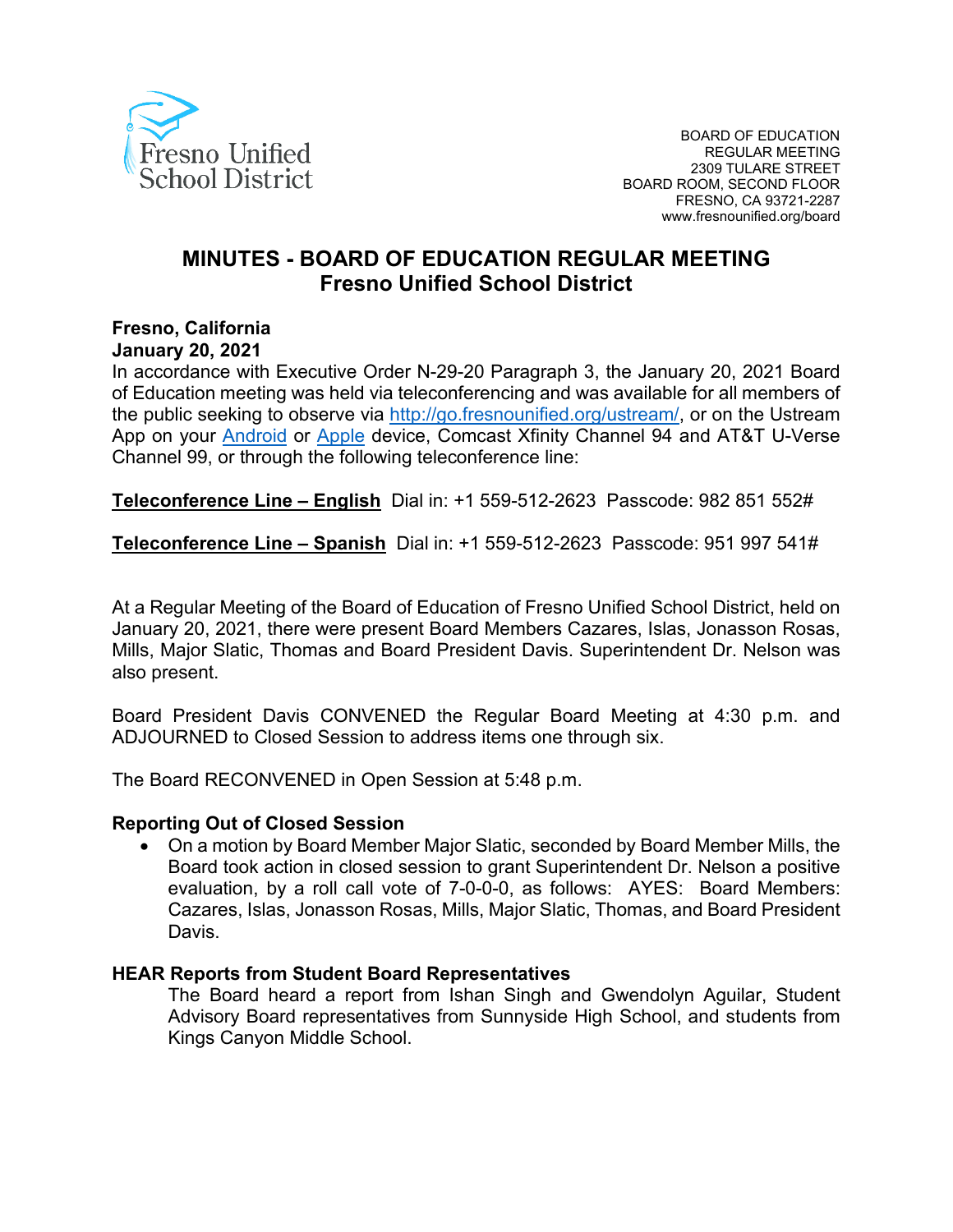#### **HEAR Report from Superintendent**

- Reflected on Dr. Martin Luther King, Jr. Day. Especially at this time in our country, with the violence at our Capitol earlier this month and with today's historic inauguration of President Biden and Vice President Harris, Dr. King's work and words are as poignant as ever. I find it incredibly important to remember that Dr. King's work was not celebrated in his time as we celebrate it today, and there is still much more work to be done. When we push in our continued journeys toward Cultural Proficiency, meeting push back along the way, we can think of Dr. King's resolve to work on behalf of what we know to be right even when it's hard, uncomfortable, and met with resistance. Today, we can rejoice in the significance and progress of inaugurating our country's first female, first black, and first south Asian Vice President and also know that tomorrow, the hard work must continue.
- Congratulated our 2020 Hour of Code winners Manchester GATE Elementary School and Wawona Middle School. We want to thank all our sites, teachers, and students for making this event possible. We appreciate your love for technology.
- Celebrated our Licensed Vocational Nursing cohort who will be graduating this Friday. The students started their academic journey is August 2019, with an original graduation date in September 2020, but were delayed by COVID-19 restrictions on clinical patient care. Congratulations to our LVN graduates and thank you for your continued dedication to serving our community.
- Reminded everyone our Excellence in Education Awards is coming up. Next Wednesday, January 27 at 6:00 p.m. we will be streaming our Excellence in Education Awards on our website and our social media channels for all to join the celebration. We are so proud of our nominees and can't wait to celebrate our winners next week, virtually.
- Reminded everyone LCAP meetings continue tomorrow night at 6:00 p.m. with the Fresno High Region. We have already completed the Hoover Region, McLane/Duncan Region, and the first Spanish Town Halls with a great response and great engagement from those in attendance. Please join us for one of our eight upcoming meetings to ensure your voice is heard in our budgeting process. You can find all dates, times and links to the virtual LCAP meetings on our website at www.fresnounified.org.
- Reminded everyone we will be kicking off Black History Month on Monday, February 1 with our virtual 7th Annual Edison Region Black History Month Program. You will be able to watch the program live at 6:00 p.m. on our website, social media and CMAC. This program is always incredible, and even with COVID restrictions we know this year will be incredible as well. Thank you to Lisa Nichols, our BSU teams, and all our staff and students who are involved in making this event happen.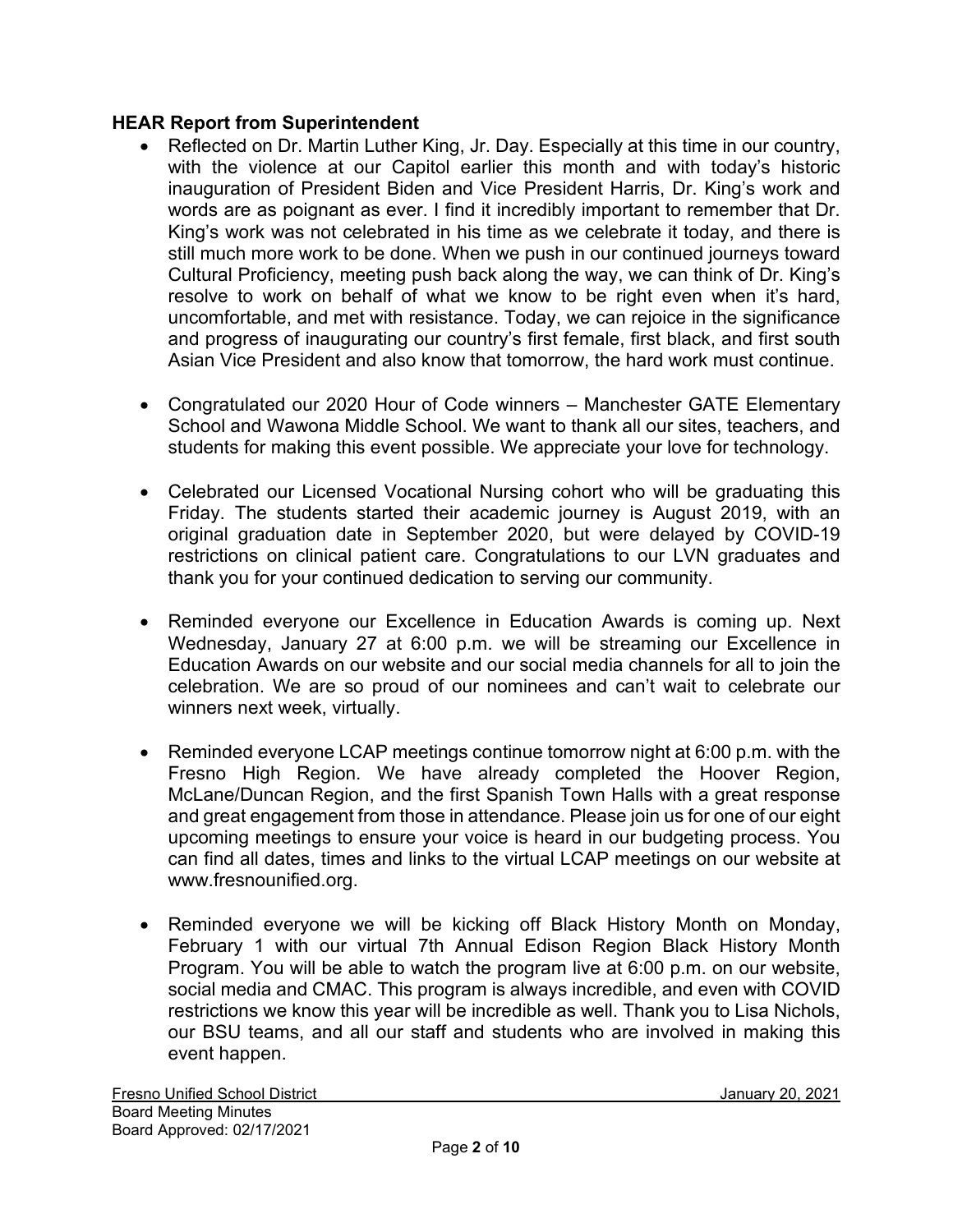- Mentioned next week, Thursday, January 28 from 4:00 p.m. 5:30 p.m. we will be holding a virtual information meeting on our next Leadership Cohort for credentialed staff interested in an administrative credential.
- Reminded students to join in the Cultural Cooking Challenge before the deadline next Friday, January 29. We are excited about this challenge and creating our first ever Fresno Unified Family Cookbook, all from your families amazing recipes. Head to our website to learn more on how to submit your recipe.

## **BOARD/SUPERINTENDENT COMMUNICATION**

**Member Cazares**:Thanked staff and parents for participating in the Hoover High School LCAP meetings. Expressed appreciation for Kurt Madden. Addressed the capacity at Hoover High School.

**Member Mills**: Congratulated Superintendent Dr. Nelson for his positive evaluation. Thanked Kurt Madden for his service to the district. Shared a date and time reminder for the Fresno High School LCAP meeting.

**Member Jonasson Rosas**: Congratulated Superintendent Dr. Nelson on his evaluation. Thanked Kurt Madden. Shared a date and time reminder for the Roosevelt High School LCAP meeting. Requested to be part of a conversation to expand dual enrollment in a partnership with State Center Community College **District** 

**Member Islas**: Congratulated Superintendent Dr. Nelson on his positive evaluation. Commended staff on a job well done pertaining to the McLane LCAP meeting. Recognized we now have Kamala Harris, the first woman and the first woman of color, as vice president of the United States.

**Member Major Slatic**: Congratulated Superintendent Dr. Nelson and shared Mr. Madden would be missed. Read a proposal for getting students back to school. Requested the district to have a red-shirt year.

**Board Clerk Thomas:** Thanked Tammy Townsend for her work with the LCAP meetings. Shared date and time for the Edison High School LCAP meeting. Recognized Kurt Madden.Thanked the community for Martin Luther King, Jr. activities. Shared reminder for the 7<sup>th</sup> Annual Gaston Middle School Black History Month presentation. Congratulated Superintendent Dr. Nelson on his unanimous, positive evaluation and for receiving the Diane L. Brooks Administrative Award for 2020 from the California Council in Social Studies, and the Top Dog Award for 2021 for the Division of Graduate Studies from California State University, Fresno.

**Board President Davis:** Congratulated Superintendent Dr. Nelson on his positive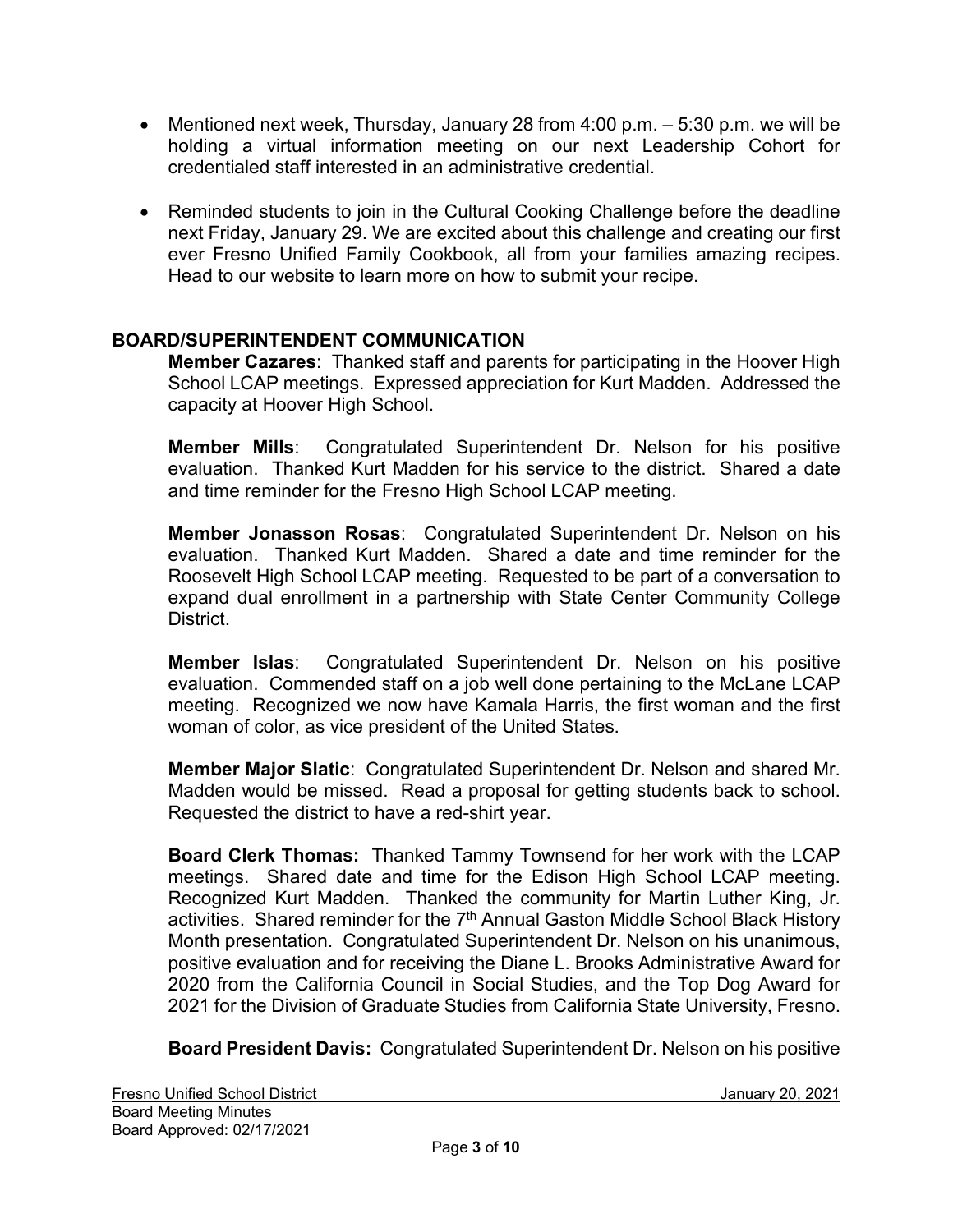evaluation. Thanked Kurt Madden for his service to the district.

## **OPPROTUNITY FOR PUBLIC COMMENT ON CONSENT AGENDA ITEMS**

The Board received zero submissions for public comment for items on the Consent Agenda.

On a motion by Board Member Islas, seconded by Board Member Mills, the Consent Agenda with the exception of items A-8 and A-11 which were pulled by the Board for further discussion, was approved by a roll call vote of 7-0-0-0 as follows: AYES: Board Members: Cazares, Islas, Jonasson Rosas, Mills, Major Slatic, Thomas and Board President Davis.

## **A. CONSENT AGENDA**

- **A-1, APPROVE Personnel List APPROVED as recommended**, the Personnel List, Appendix A, as submitted.
- **A-2, ADOPT Resolution Proclaiming the Month of February 2021 as African American History Month ADOPTED as recommended**, a resolution proclaiming the month of February 2021 as African America History Month.
- **A-3, APPROVE Minutes from Prior Meeting APPROVED as recommended**, the draft minutes from the December 16, 2020 Regular Board Meeting.
- **A-4, APPROVE Budget Revision No. 3 for Fiscal Year 2020/21 APPROVED as recommended**, Budget Revision No. 3 for fiscal year 2020/21.

# **A-5, APPROVE the 2020/21 Fresno Unified Career Technical Education Advisory Committee**

**APPROVED as recommended**, the 2020/21 Career Technical Education Advisory Committee Member List.

- **A-6, APPROVE Award of Request for Proposal 21-13, Student Internet Service Beyond Campus: Wireless Broadband Solution APPROVED as recommended**, information on Request for Proposal (RFP) 21- 13, to implement and maintain a private LTE network that improves student internet access beyond school campuses.
- **A-7, APPROVE Award of Bid 21-23, Public Address Intercom Equipment APPROVED as recommended**, information on Bid 21-23, to establish fixed unit pricing for equipment to be installed to improve public address systems at district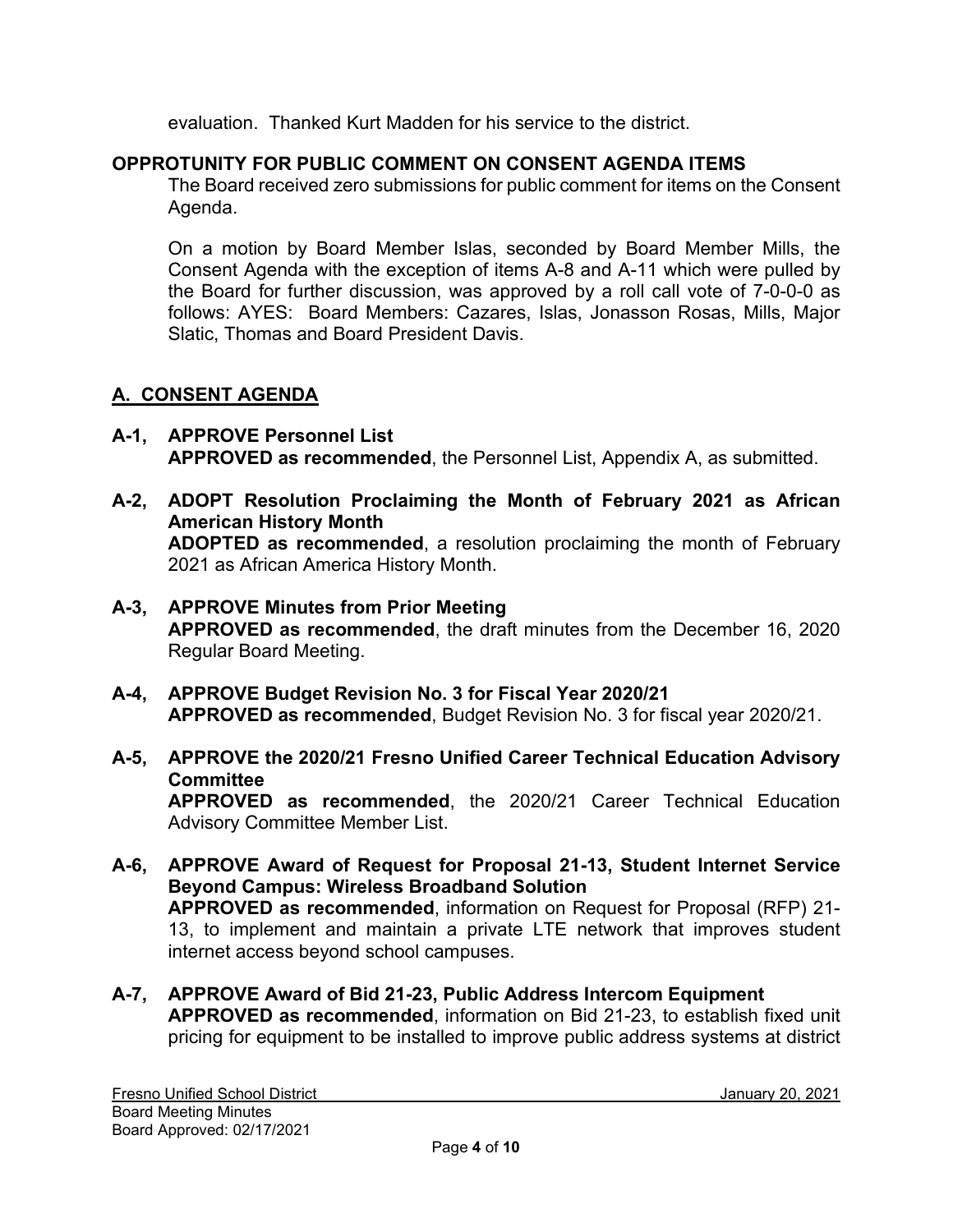schools.

## **A. CONSENT AGENDA – continued**

## **A-8, APPROVED Proposed Revisions for Board Policies**

**APPROVED with modifications requested**, proposed revisions for the following seven Board Policies (BP): (DELETE) BP 5112.2 Exclusions from Attendance; BP 5113.1 Chronic Absence and Truancy; BP 5126 Awards for Achievement; (NEW) BP 5141.5 Emotional Well-Being and Mental Health; BP 5145.7 Sexual Harassment; BP 6020 Parental Involvement; BP 6179 Supplemental Instruction. For the record, Board Members had comments/questions pertaining to Agenda Item A-8. A summary is as follows: Referenced the new policy pertaining to emotional well-being and mental health and the timeliness of the policy. Commented that as the policy now stands it is reactionary to crisis and does not address how to build support and grow mental wellness. Recommended the policy include items to build support and grow mental wellness. Addressed the policy pertaining to parent involvement and asked that all policies be easily accessible in the languages parents can read. Referenced the policy pertaining to supplemental instruction and asked if there is an opportunity to include a parent referral in the policy. Sandra Aguayo was available to provide clarity.

On a motion by Board Member Islas, seconded by Board Member Jonasson Rosas, Agenda Item A-8 was approved with a request for policies to be made available in the languages our community can understand and read, by a roll call vote of 7-0-0-0, as follows: AYES: Board Members: Cazares, Islas, Jonasson Rosas, Mills, Major Slatic, Thomas, and Board President Davis.

## **A-9, APPROVE the 2021 List of Board Member Committee and Organization Assignments**

**APPROVED as recommended**, the 2021 list of committees and organizations to which Board Members are appointed each year.

#### **A-10, DENY Claim GL20-0928-5183**

**DENIED as recommended**, a Claim for Damages by Jovan Mendez, case GL20- 0928-5183.

#### **A-11, RATIFY Change Orders for the Projects Listed Below**

**RATIFIED as recommended**, information on Change Orders for the following projects:

• Bid 19-42 Sections B, C and D, Lighting Improvements Phase 3: (Section B) Heaton, Manchester, Mayfair, Norseman, and Phoenix Academy Elementary Schools and Fresno High School; (Section C) Balderas, Calwa, Greenberg, and Storey Elementary Schools, Terronez Middle School, and Sunnyside High School; (Section D) Hidalgo, Leavenworth, and Lowell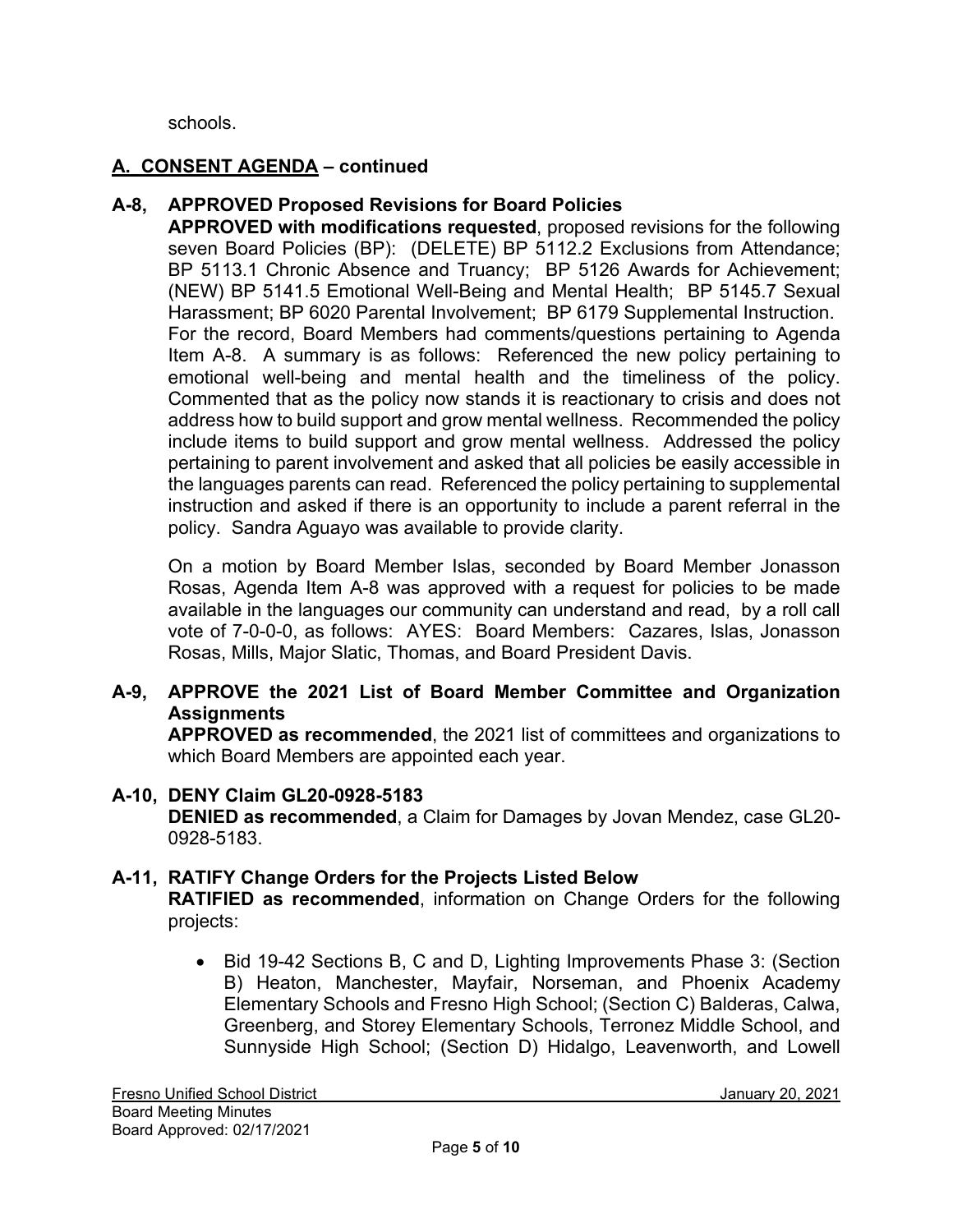Elementary Schools, Edison High School, Cesar Chavez Adult School, and The Center for Professional Development

Change Order 3 (Sections B, C, D) presented for ratification: \$-14,159 **A. CONSENT AGENDA – continued**

- Bid 19-51 Sections B and C, Mechanical Improvements for Malloch Elementary School and Tehipite Middle School Change Order 3 (Tehipite) presented for ratification: \$74,466
- Bid 20-11, Ericson Elementary School Early Learning Building Construction and Interim Housing Infrastructure Change Orders 4 and 5 (Early Learning Building) presented for ratification: \$93,029
- Bid 20-30, Roosevelt High School Cafeteria Modernization Change Order 1 and 2 presented for ratification: \$226,470
- Bid 20-34 Section A, Gibson, Holland, Manchester Elementary Schools Multipurpose Building HVAC Upgrades Change Order 1 presented for ratification: \$2,284
- Bid 20-34 Section B, Powers-Ginsburg Elementary School, and Baird Middle School, Multipurpose Building HVAC Upgrades Change Orders 1 and 2 (Powers-Ginsburg) presented for ratification: \$31,932 Change Orders 2 and 3 (Baird) presented for ratification: \$27,359
- Bid 20-48, Computech Middle School Parking Lot Improvements and Modular Classroom Infrastructure Change Orders 1 and 2 (Modular Infrastructure) presented for ratification: \$-11,078 Change Orders 2 and 3 (Parking Lot) presented for ratification: \$43,805

For the record, Board Member Jonasson Rosas read a statement as follows:

Agenda Item A-11 calls for the ratification of change orders for several projects, including Bid 20-30 regarding the Roosevelt High School cafeteria modernization. My residence is located within 500 feet of the southwest edge of the property comprising the Roosevelt High School site. Despite this proximity, ratifying change orders 1 and 2 for Bid 20- 30 will have no measurable financial impact on my property because this modernization project is to the cafeteria facility already in place and part of RHS. Moreover, the impact of ratifying the change orders 1 and 2 for Bid 20-30 is indistinguishable from its effect on the majority of the residential properties within my trustee area that are part of Roosevelt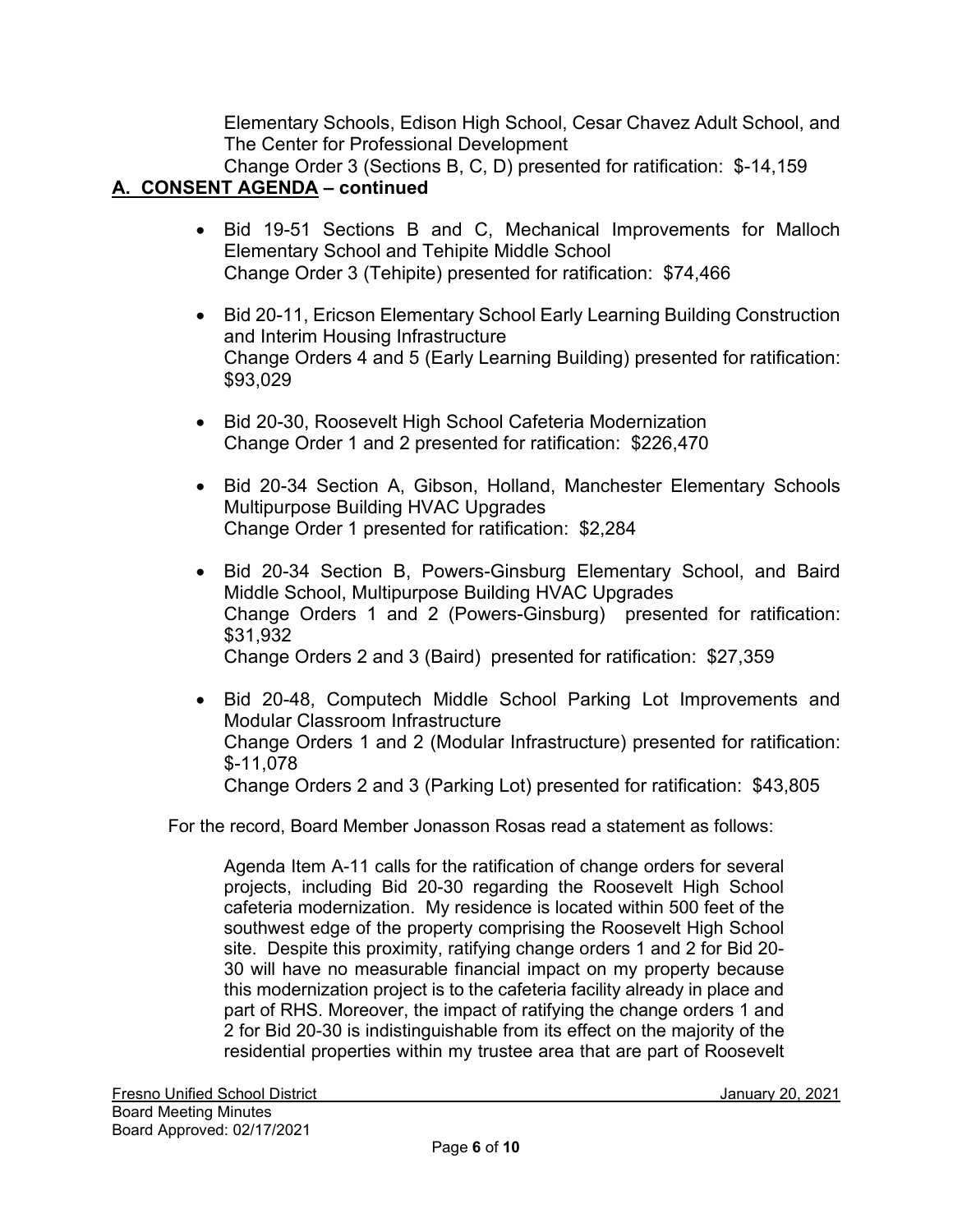High School's attendance area. Notwithstanding the absence of any financial impact on my property, I am abstaining from the vote to ratify change orders 1 and 2 for Bid 20-30 pursuant to Board Bylaw 9270 for the express purpose of avoiding the appearance of any conflict.

# **A. CONSENT AGENDA – continued**

On a motion by Board Member Thomas, seconded by Board Member Mills, Agenda Item A-11 was ratified by a roll call vote of 6-0-1-0 as follows: AYES: Board Members: Cazares, Islas, Mills, Major Slatic, Thomas, and Board President Davis. ABSTENTIONS: Board Member Jonasson Rosas.

#### **A-12, RATIFY the Filing of Notices of Completion**

**RATIFIED as recommended**, a Notice of Completion for the following project, which has been completed according to plans and specifications. Bid 20-37, Edison High School Athletic Track Replacement.

## **UNSCHEDULED ORAL COMMUNICATIONS**

For the record, one submission of public comment was received for Unscheduled Oral Communications. It is as follows:

#### **1. Emma Doidge**

1) How is the District planning to train teachers to teach in a hybrid environment- teaching students in class and online at the same time? No teacher I've spoken to has been made aware of any training for this new venture the District plans on implementing when/if we teach Orange Tier Status. No information is available for anyone--teachers, parents, students--regarding this potenrial huge change in learning environment. This learning format has the potential to be severely detrimental, especially for elementary students who need allot more interaction and direct involvement with teachers to adequately learn.

2a) How is the District going to ensure a fair and equal education for ALL students if a hybrid environment is implemented? It seems to me that one group of students, those online or those in the classroom, will have to be ignored in order to adequately teach in either format, since one necessitates sitting in front of a screen teaching and the other standing in front of a classroom.

2b) Will the District be installing High Definition wide angle cameras in EVERY single classroom to ensure students at home receive the same education (as much as possible) as those in the classroom? What is the proposed budget for this and the timeline for installation?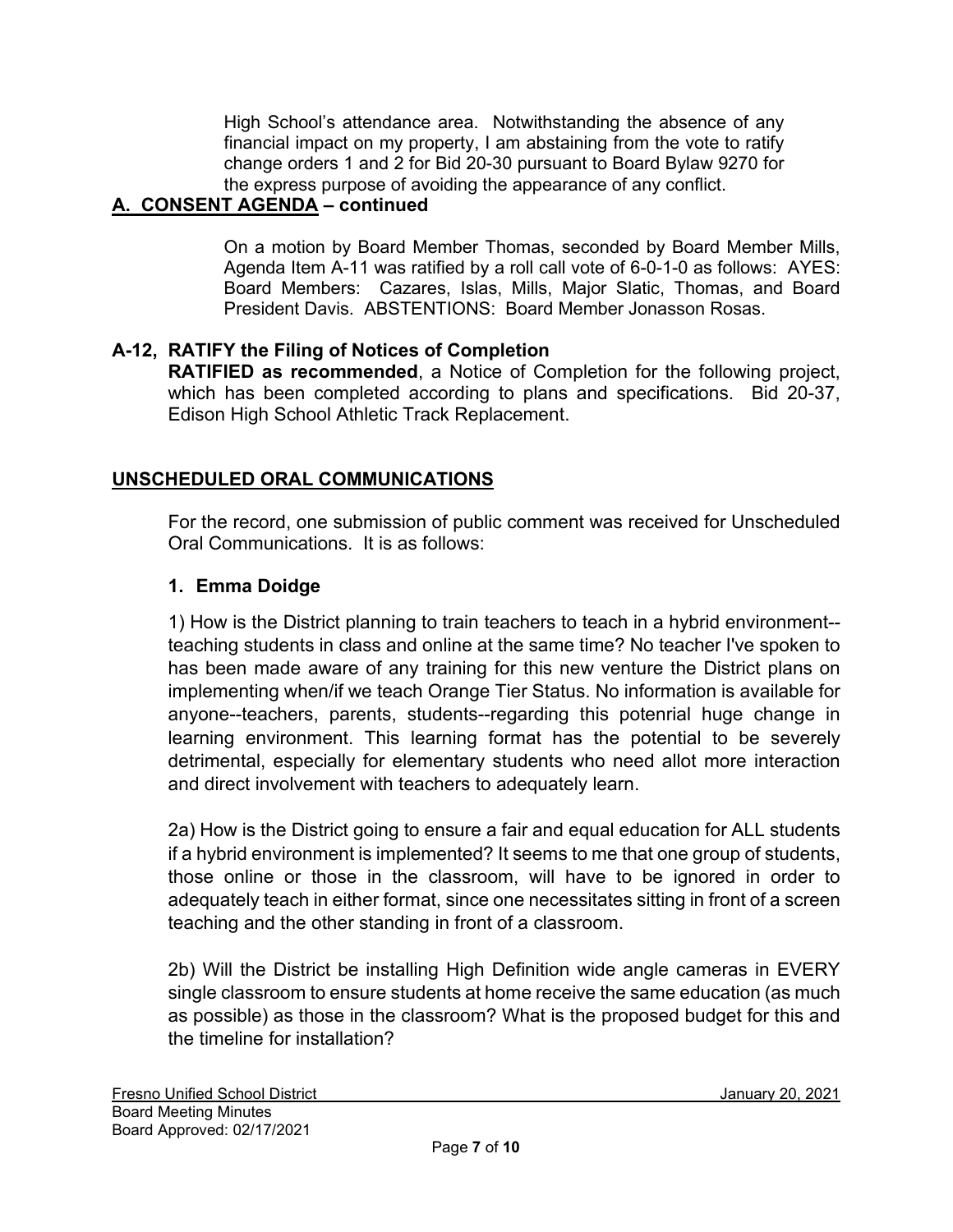3) How will students be selected to go back to campus if more opt to go back than are allowed in the classroom? Especially for middle and high school, where the proposed percentage allowed back is only 25% at **(250-word limit reached)**.

#### **B. CONFERENCE/DISCUSSION AGENDA**

#### **B-13, PRESENT and DISCUSS Update on the Proposed Program and Facility for the New Ventura & Tenth School**

The presentation updated the Board of Education on the proposed facility and program designs for the new campus located at Ventura and Tenth. Included in the presentation was an update on Career Technical Education (CTE) facilities and CTE pathways for the new facility which showed alignment to local workforce development needs.

#### **OPPORTUNITY for Public Comment**

For the record, no submission of public comment was received for Agenda Item B-13.

For the record Board Members had comments/questions pertaining to Agenda Item B-13. A summary is as follows: Thanked Superintendent Dr. Nelson and staff for making this project happen. Commented this is an opportunity to provide to some of our neediest students and hoped this will show students they are valued by the district and will help students feel excitement for their future and pride in their community. Requested clarity as to the slide pertaining to the timeline. Requested clarity as to the ripples this will have in the district. Commented this is part of a larger picture to serve our students and community. Commented on the CTE pathways that will be offered to students which can allow for a college route if chosen. Requested an opportunity be provided to students and the community to participate in choosing the art and esthetics of the facility. Commented in favor of using a project labor agreement for the facility. Commended the staff for looking at programs that would help students and serve the community. Commented this will be the best facility in the Valley.

#### **B-14, PRESENT and DISCUSS Overview of Governor's 2021/22 Proposed State Budget**

Staff presented an overview of the 2021/22 Proposed State Budget to the Board of Education on January 20, 2021.

#### **OPPORTUNITY for Public Comment**

For the record, no submission of public comment was received for Agenda Item B-14.

For the record Board Members had comments/questions pertaining to Agenda

Fresno Unified School District January 20, 2021 Board Meeting Minutes Board Approved: 02/17/2021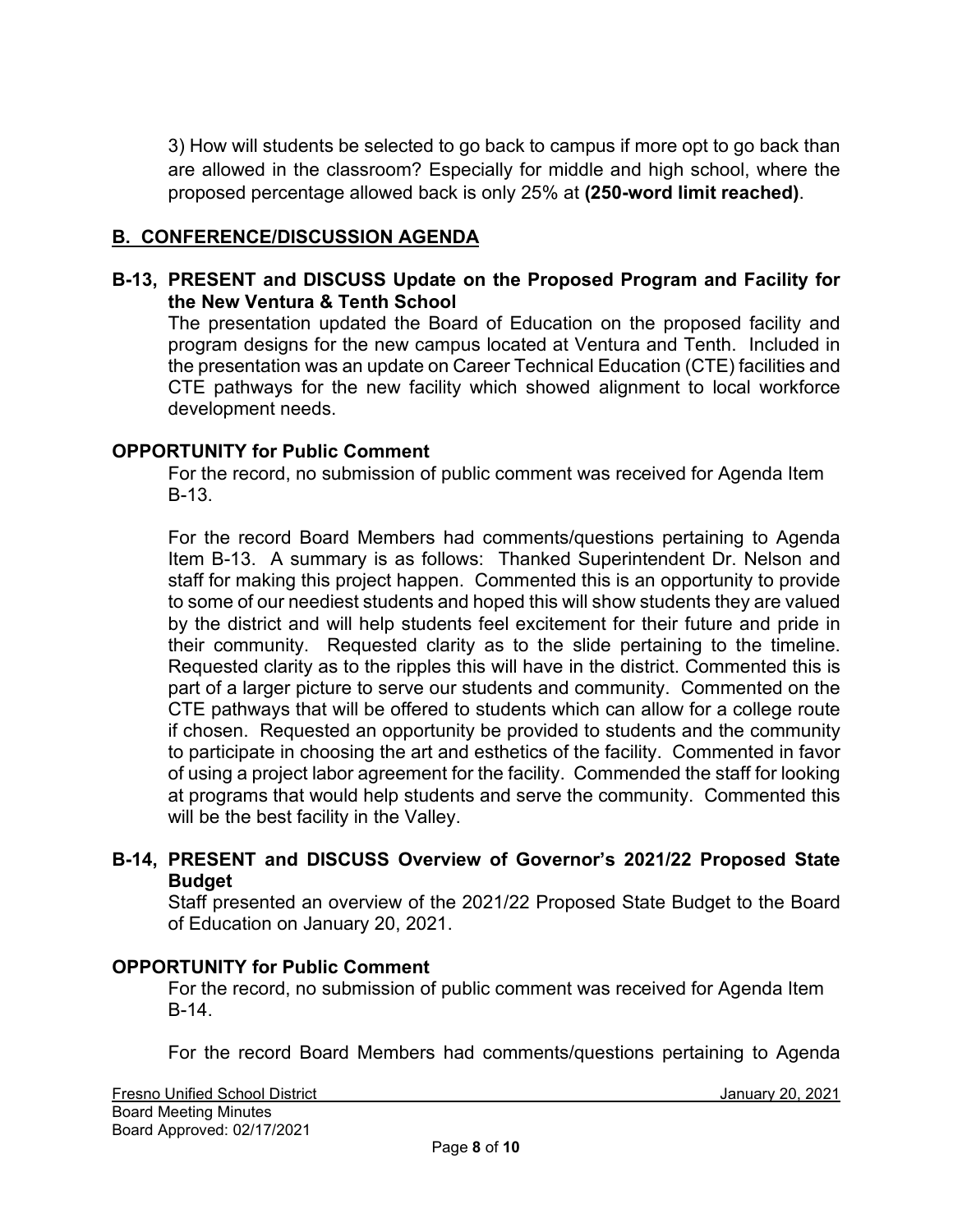Item B-14. A summary is as follows: Commended Mr. Danisi for his work in keeping the Board apprised of the district's finances. Expressed appreciation for CalPERS and CalSTRS numbers being included in the presentation.